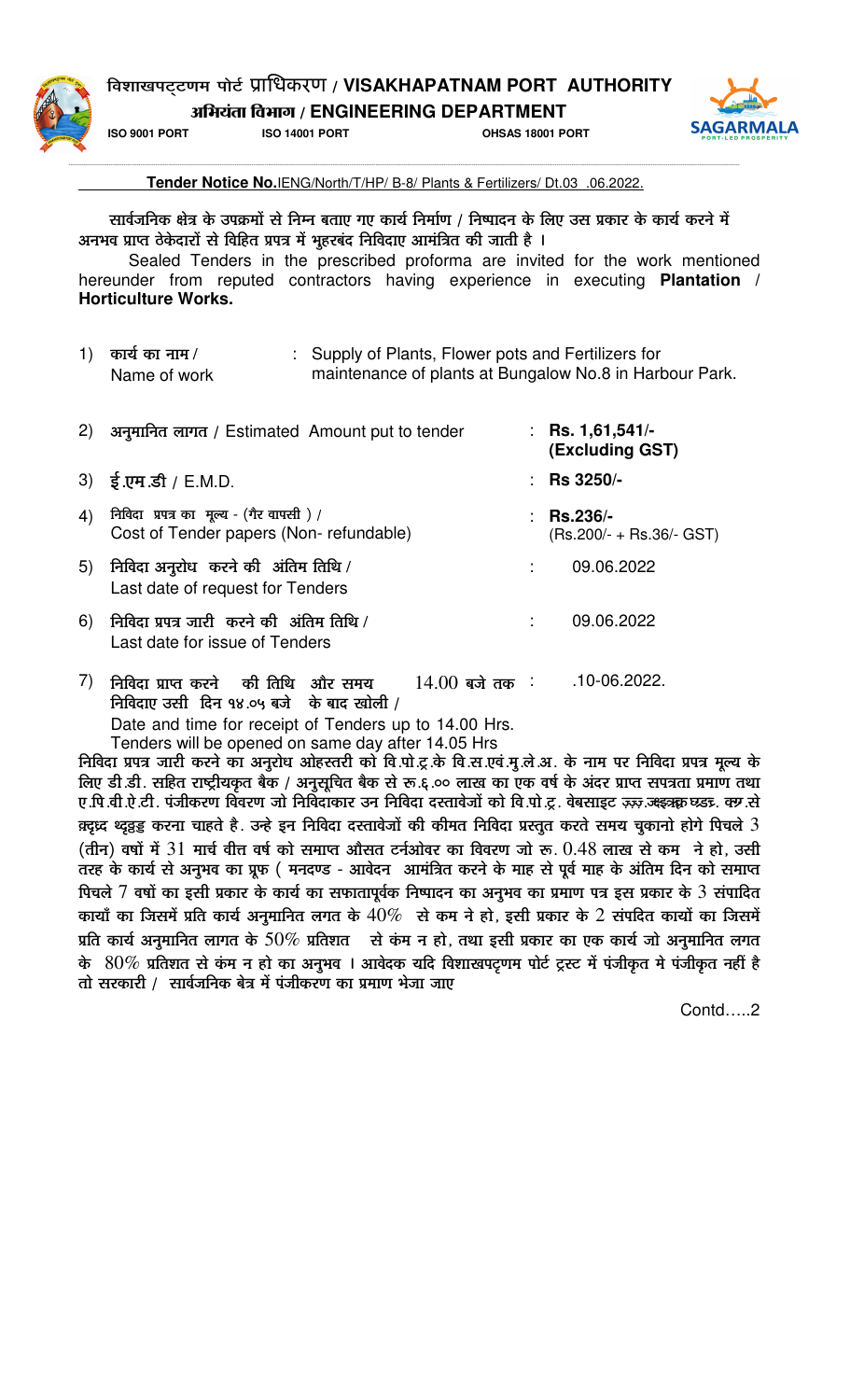Request for issue of Tender papers shall be addressed to the undersigned enclosing D.D. in favour of FA&CAO/VPT towards cost of Tender papers along with copies of Solvency from Nationalised Bank/ Scheduled Bank to the extent of Rs.0.75 Lakhs obtained within one year. The Tenderer who wishes to download the Tender documents from the VPT Website (WWW VIZAG PORT. Com) have to pay the cost of Tender papers at the time of submission of Tender in a separate sealed cover. Otherwise their Tender will not be considered, the Tenderers are required to observe the website to find out any corrigendum issued subsequent to the downloading of the Tender notice and schedule. Details of average annual turnover not less than Rs. 0.48 lakhs during the last 3 (three) years ending 31st March of the previous financial year, duly certified by the Charted Accountant, proof of experience in civil works i.e., experience of having successfully completed civil works during last 7 years ending last day of month previous to the one in which applications are invited should be 3 (three) **Plantation / Horticulture Works** completed each costing not less than the amount equal to 40% of the estimated cost (or) 2 (two) **Plantation / Horticulture Works** completed each costing not less than 50% of the estimated cost (or) 1 (one) **Plantation / Horticulture Works** completed costing not less than 80% of the estimated cost and proof of Registration with Government / Public Sector undertaking in respect of applicants not registered with Visakhapatnam Port Trust.

 **If any amendment or addendum will be issued before opening of the Tenders and the same may be looked in the VPT Web site and any further clarifications can also obtained from CE's office VPT.** 

निविदा प्रपत्र जारी करने का अधिकार सुरक्षित है । The right of issue of tenders is reserved.

> $\Phi$ कार्यकारी अभियंता $-$ (North) Supdt. Engineer (North)

#### **Copy to** :

 DY.C.E. / AXE (CP) / AE (HP) - for information. FA&CAO / Nodal Officer, IT / C.V.O. -for information Dy. Director (ITS) along with complete bid document in Soft copy to publish in the Web site of V.P.T. up to 09-06-2022. Asst. Secretary / OS - to arrange to display the tender notice on the notice board

 M/s.Builders Association of India, Plot No.43&44, 4th Floor, Siripuram, Visakhapatnam The Garison Engineer, MES, Visakhapatnam The Chief Engineer, DGNP, Visakhapatnam The Chief Engineer, NAVY, Visakhapatnam The Supdt. Engineer, CPWD, Visakhapatnam The Supdt. Engineer, R&B, Visakhapatnam The Supdt. Engineer, Public Health Visakhapatnam The Chief Engineer, VMC, Visakhapatnam The Chief Engineer, VUDA, Visakhapatnam The Divl. Rly. Manager(Engg.), Waltair, Visakhapatnam The Chief Engineer, M/s. R.I.N.L., Steel Plant, Visakhapatnam The Chief Engineer, M/s. N.T.P.C., Visakhapatnam The Chief Engineer, M/s. N.H.A.I., Marripalem, Visakhapatnam

For information with a request to arrange wide publicity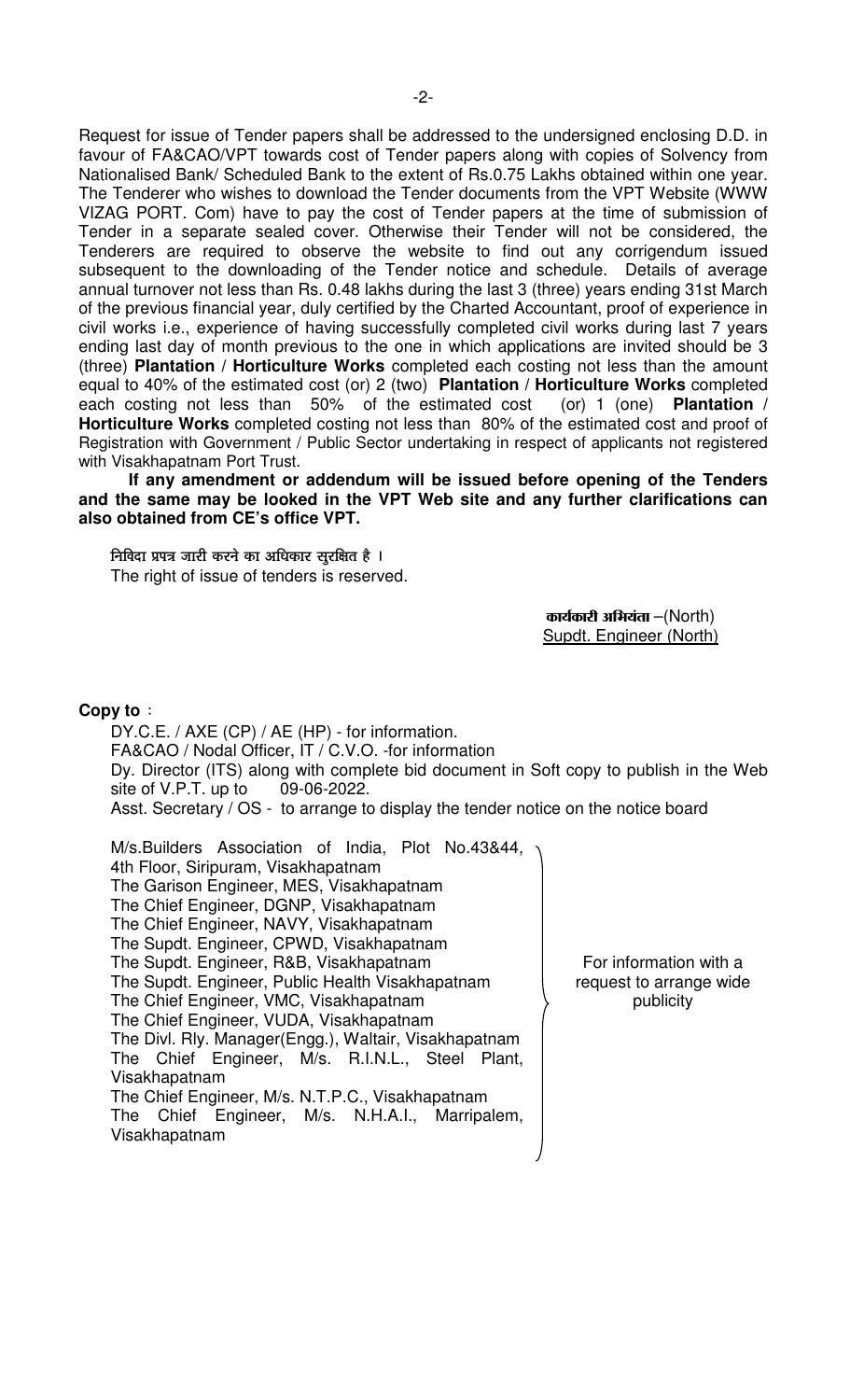# **PERCENTAGE - TENDER FOR WORKS**

 I / We hereby Tender for execution for Board of Trustees of the Visakhapatnam Port Trust of the works specified in the Tender memorandum within the time specified in such memorandum at the rates specified therein and in accordance in all respects with the specifications design and instructions in writing referred to in Rule - 1 hereof and in clause - II of the conditions of contract and with such materials as are provided for by end in all other respects in accordance with such conditions so far as applicable.

#### **MEMORANDUM (GENERAL DESCRIPTION)**

| a)           | Name of the work                                                 |    | Supply of Plants, Flower<br>pots and<br>Fertilizers for maintenance of plants at<br>Bungalow No.8 in Harbour Park.                                                |
|--------------|------------------------------------------------------------------|----|-------------------------------------------------------------------------------------------------------------------------------------------------------------------|
| b)           | <b>Estimated Cost</b>                                            | t. | Rs. 1,61,541/-<br>(Excluding GST)                                                                                                                                 |
| C)           | <b>Earnest Money</b>                                             | ۰. | <b>Rs 3250/-</b>                                                                                                                                                  |
| $\mathsf{d}$ | <b>Security Deposit</b>                                          |    | 10% of the contract amount                                                                                                                                        |
| e)           | Percentage to be deducted from bills<br>towards Security Deposit |    | 10% of the gross bill amount will be<br>recovered towards S.D. from the bills till the<br>entire amount of 10% of the contract value<br>is reached including EMD. |
| f            | Time allowed for the above work :<br>from date of written order. |    | 20 Days                                                                                                                                                           |
| g)           | Maintenance period                                               | ۰. | 03 (three) Months                                                                                                                                                 |

| Item<br>No. | Item of Work | Quantity | Jnit<br>Per | Rate to be<br>Quatationed | Amount |
|-------------|--------------|----------|-------------|---------------------------|--------|
|             |              |          |             |                           | υ.     |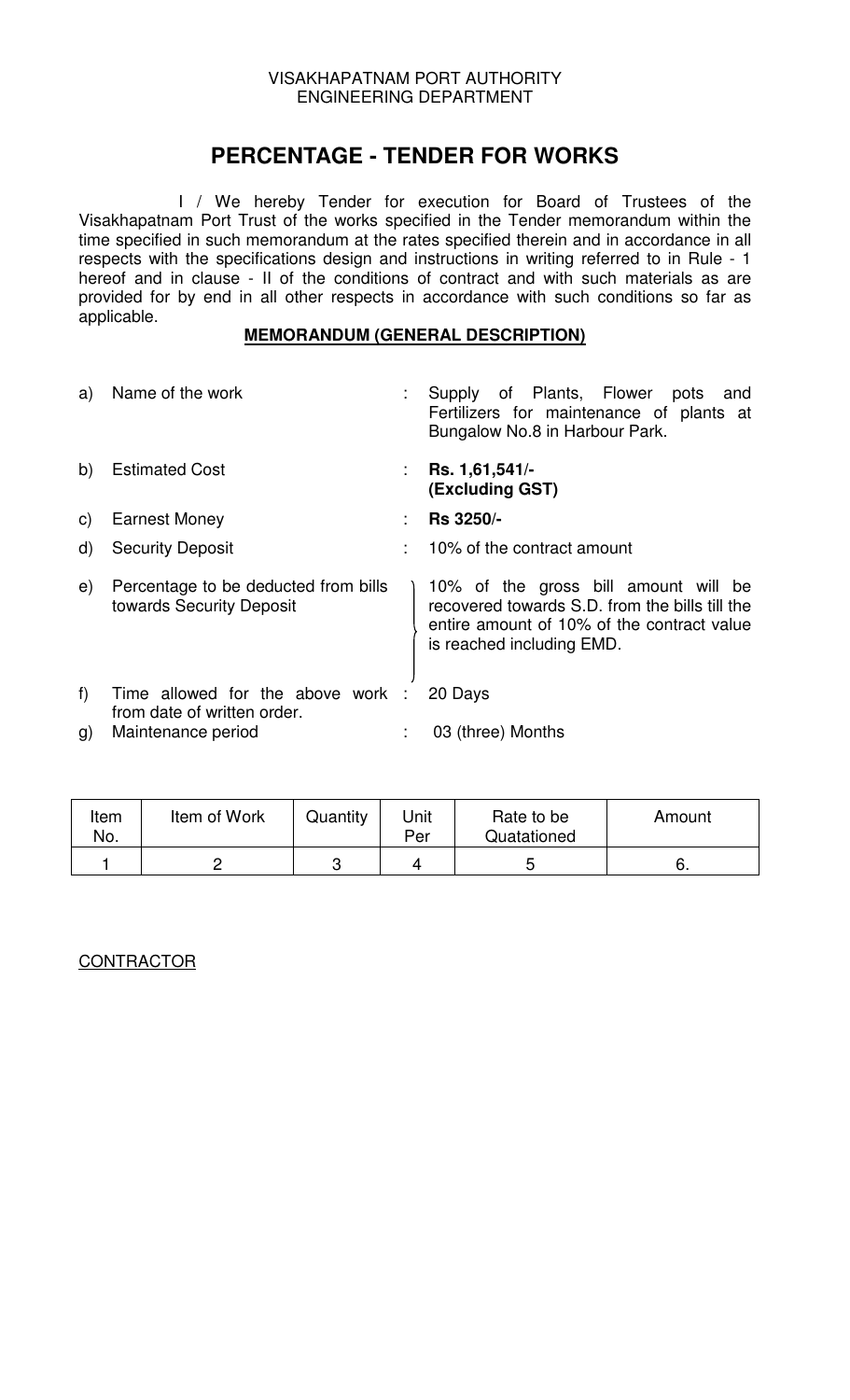Should this Tender be accepted I/We hereby agreed to abide by and fulfil all the terms and provisions of the conditions contained in the pamphlet named "GENERAL DIRECTIONS AND CONDITIONS OF CONTRACT" which have been read by me, read and explained to me so far as applicable, or in default thereof to forfeit and pay to the Board of Trustees or its successors in office the sums of money mentioned in the said conditions:

| Give particulars and Nos. strike out (a) if no<br>cash security deposit is to be taken | The sum of <b>Rs 3250/-</b> is deposit with the<br>Financial Adviser and Chief Accounts<br>Officer (Port Trust) and full value of which is<br>to be absolutely forfeited by the Board or its<br>successors, in Office, without prejudice to<br>any other rights or remedies of the said<br>Board or it successors in office should I / We                                                                           |
|----------------------------------------------------------------------------------------|---------------------------------------------------------------------------------------------------------------------------------------------------------------------------------------------------------------------------------------------------------------------------------------------------------------------------------------------------------------------------------------------------------------------|
| Strikeout (b) if any Cash Security Deposit<br>is taken                                 | fail to commence the work specified in the<br>above memorandum of should I / we not<br>deposit the full amount of SECURITY<br>DEPOSIT<br>specified in the<br>above<br>memorandum in accordance with Clause I                                                                                                                                                                                                        |
| Receipt attached as Earnest Money (A) the                                              | (a) of the said conditions of Contract,<br>otherwise the said sum of <b>Rs 3250/-</b><br>(Rupees Three Thousand Two Hundred<br>Fifty) shall be retained by Government as on<br>account of such SECURITY DEPOSIT as<br>aforesaid or (b) the full value of which shall<br>be retained by BOARD on account<br>0f<br>the SECURITY DEPOSIT specified<br><i>in</i><br>Clause I (b) of the said conditions of<br>contract. |

Signature of contractor before submission Dated the -------- day of -----------of Tender.

Signature of witness to Contractor's Witness: **Signature** 

 Address: Occupation: The above Tender is here by accepted by me on behalf of the Board of Trustees of Visakhapatnam Port Trust.

Signature of the Officer by whom accepted. Dated the ---------- day of --------------

#### CHAIRMAN VISAKHAPATNAM PORT AUTHORITY

The common seal of the BOARD OF TRUSTEES of the Port of Visakhapatnam has been affixed in the presence of Sri **Exercise 20** CHAIRMAN of the Board of Trustees has signed on behalf of the Board in the presence of **CONTRACTOR**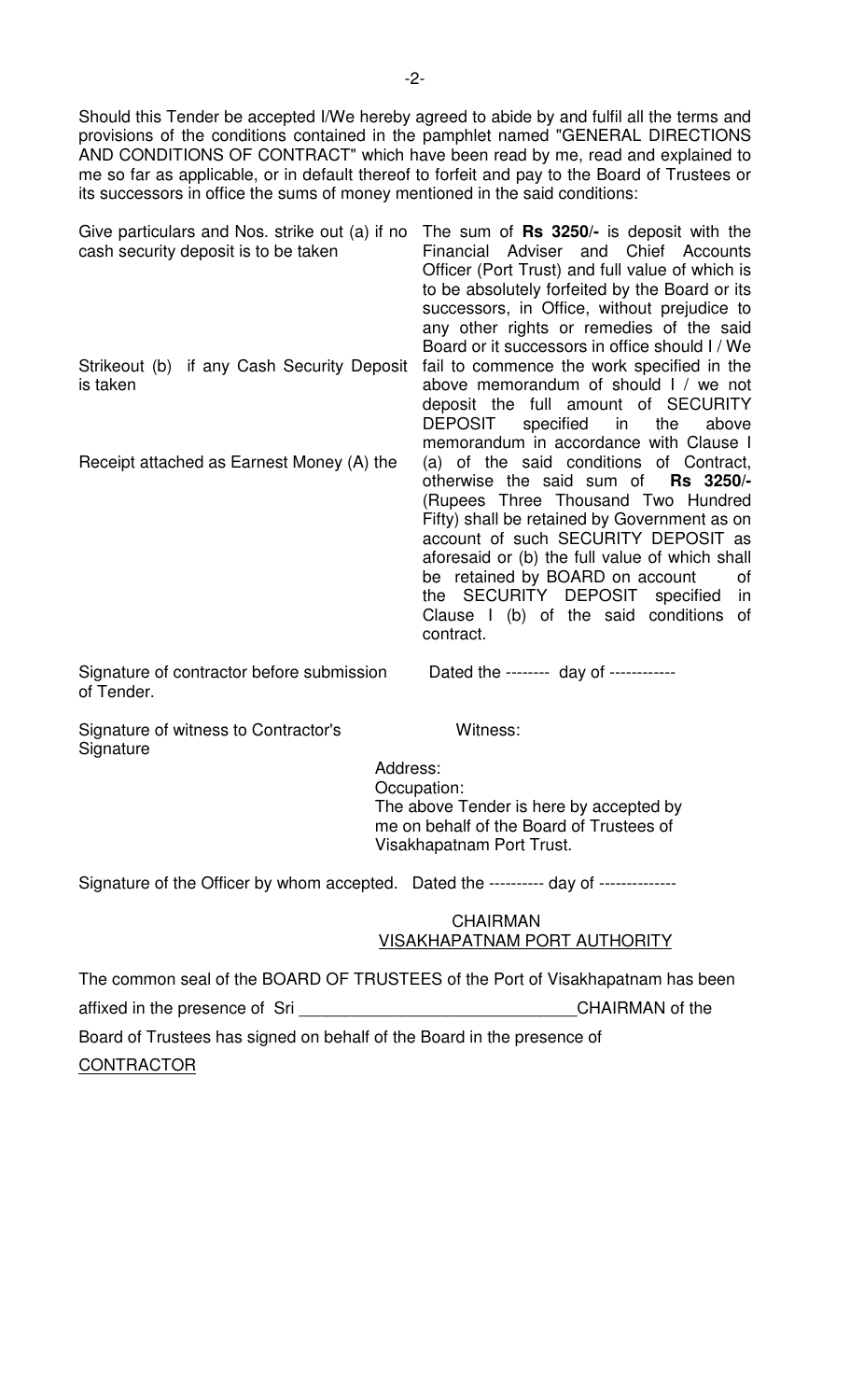#### **SCHEDULE ' A'**

Schedule showing (approximately) the materials to be supplied by the Visakhapatnam Port Trust Board under Clause – 10 of the General Conditions of Contract to be executed and the rates at which they are "to be charged for".

NAME OF WORK: Supply of Plants, Flower pots and Fertilizers for maintenance of plants at Bungalow No.8 in Harbour Park.

| SL. | Description |          | of Approx. Unit Rate at which the Place of delivery |  |
|-----|-------------|----------|-----------------------------------------------------|--|
| No. | materials   | Quantity | materials will be                                   |  |
|     |             |          | charged to the                                      |  |
|     |             |          | Contractor                                          |  |
|     |             |          |                                                     |  |
|     |             | - NIL -  |                                                     |  |

CONTRACTOR Supdt. Engineer (North)

Note: Visakhapatnam Port Trust will not supply any materials including water required for the work for both permanent and temporary works and the contractor himself shall procure the same.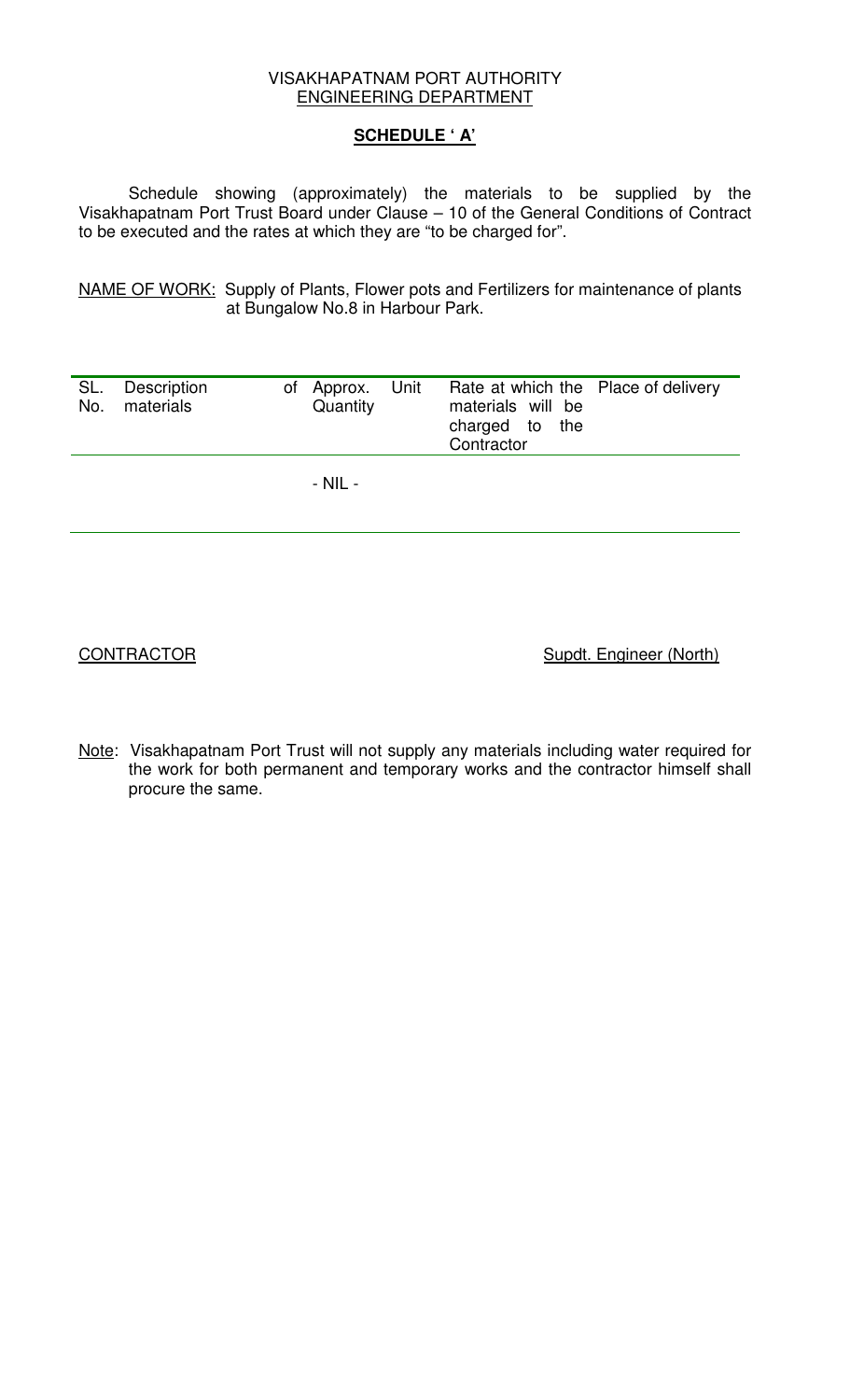**NAME OF WORK**: Supply of Plants, Flower pots and Fertilizers for maintenance of plants at Bungalow No.8 in Harbour Park.

# **SCHEDULE- B**

| SI.<br>No. | Description of work                                                                                                                                                                                                                                                                                                                                                                                                                                                                                         | Approx.<br>Qty | Unit | Rates in<br>figures and                                         | Amount   |
|------------|-------------------------------------------------------------------------------------------------------------------------------------------------------------------------------------------------------------------------------------------------------------------------------------------------------------------------------------------------------------------------------------------------------------------------------------------------------------------------------------------------------------|----------------|------|-----------------------------------------------------------------|----------|
|            |                                                                                                                                                                                                                                                                                                                                                                                                                                                                                                             |                |      | words                                                           |          |
|            |                                                                                                                                                                                                                                                                                                                                                                                                                                                                                                             |                |      | Rs.<br>Ps.                                                      | Rs.      |
| 01         | Supply of various varieties of plants as<br>per the following requirement with the<br>Bag size mentioned for each variety of<br>plants including cost of plant, loading at<br>Nursery ,transportation to work site and<br>unloading plants with<br>utmost care<br>without damaging the plants complete<br>as directed by the Engineer-in-charge<br>(Payment will be made for good &<br>healthy plants as per selection and<br>balance plants to be removed from the<br>site with no cost to the department) |                |      |                                                                 |          |
|            | Chrysanthemum<br>a)<br>(Plants with packet size 13"x13")                                                                                                                                                                                                                                                                                                                                                                                                                                                    | 200.00         | Each | 82.00<br>(Rupees<br>Eighty Two<br>only)                         | 16,400/- |
|            | b) Hibiscus plants<br>(plants with packet size 8"*10")                                                                                                                                                                                                                                                                                                                                                                                                                                                      | 150.00         | Each | 99.00<br>(Rupees<br>Ninety Nine<br>only)                        | 14,850/- |
|            | c) Petonia plants                                                                                                                                                                                                                                                                                                                                                                                                                                                                                           | 300.00         | Each | 50.00<br>(Rupees Fifty<br>only)                                 | 15,000/- |
|            | d) Marygold<br>(plants with packet size 8"*10")                                                                                                                                                                                                                                                                                                                                                                                                                                                             | 480.00         | Each | 39.00<br>(Rupees<br><b>Thirty Nine</b><br>only)                 | 18,720/- |
| 02         | Supply of the following materials to site<br>of work at Harbour Park Including cost<br>of materials, transportation, loading and<br>unloading, stacking at site complete all<br>labour and material as desired by the<br>Engineer-in-charge/OSD (Agri)                                                                                                                                                                                                                                                      |                |      |                                                                 |          |
|            | 1)<br>Pots:<br>a) Terracotta Pots 14" size                                                                                                                                                                                                                                                                                                                                                                                                                                                                  | 40.00          | Each | 285.00<br>(Rupees Two<br>Hundred<br><b>Eighty Five</b><br>only) | 11,400/- |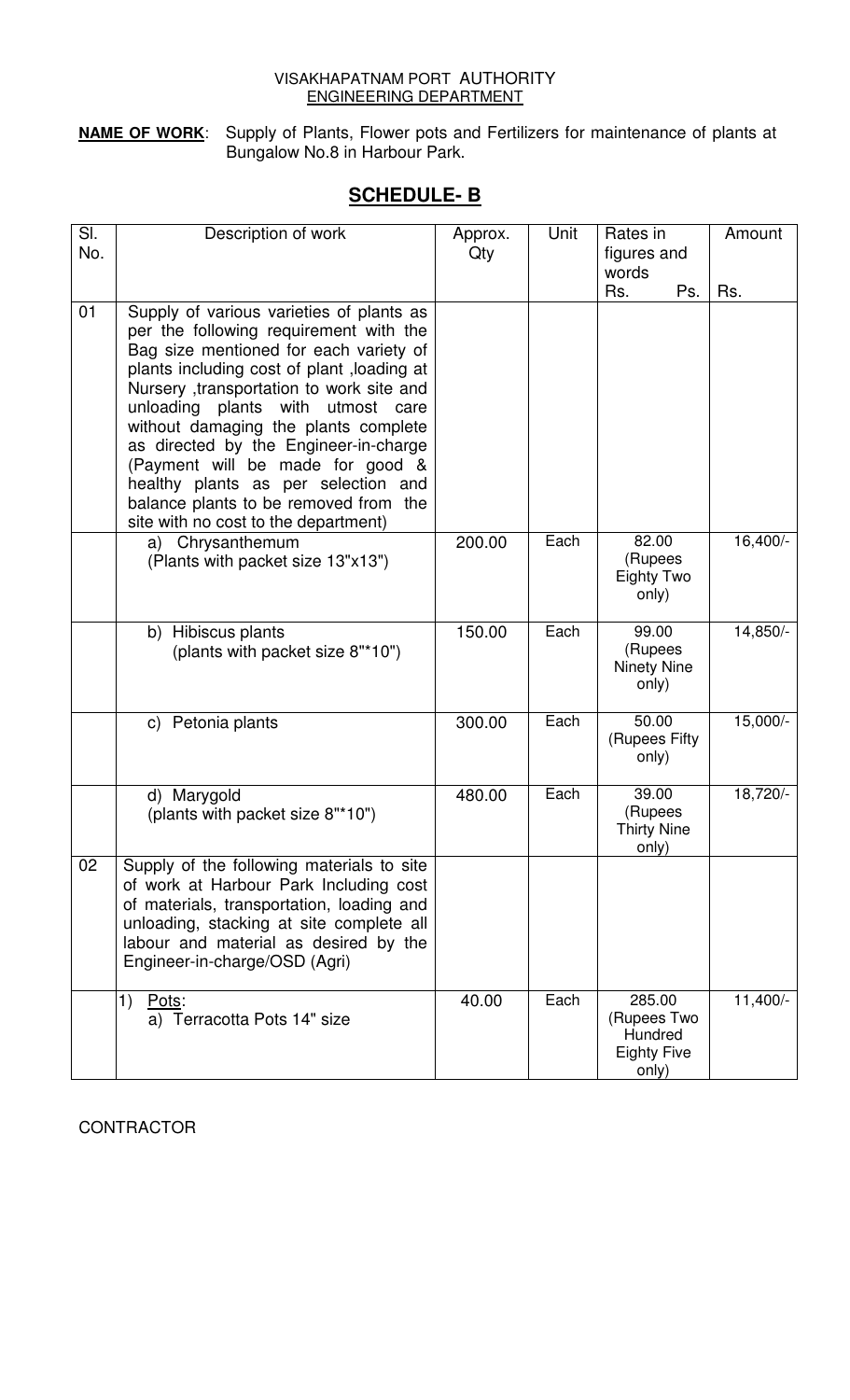|                                                                                                | b) Terracotta Pots 12" size                                                                                                                                                                                                        | 20.00   | Each              | 140.00<br>(Rupees One<br>Hundred<br>Forty only)                                      | $2,800/-$  |
|------------------------------------------------------------------------------------------------|------------------------------------------------------------------------------------------------------------------------------------------------------------------------------------------------------------------------------------|---------|-------------------|--------------------------------------------------------------------------------------|------------|
|                                                                                                | 2) Fertilizers/Pesticides:<br>a) Neem oil tin                                                                                                                                                                                      | 4.00    | 1 Ltr             | 963.00<br>(Rupees Nine<br><b>Hundred Sixty</b><br>Three only)                        | 3,852/     |
|                                                                                                | b) Bone meal                                                                                                                                                                                                                       | 40.00   | $\overline{1}$ Kg | 55.00<br>(Rupees Fifty<br>Five only)                                                 | $2,200/-$  |
|                                                                                                | Chloropyriphos<br>$\mathsf{C}$                                                                                                                                                                                                     | 20.00   | $1$ Ltr           | 688.00<br>(Rupees Six<br>Hundred<br><b>Eighty Eight</b><br>only)                     | $13,760/-$ |
|                                                                                                | d) Rat Rodenticide                                                                                                                                                                                                                 | 9.00    | $1$ Kg            | 500.00<br>(Rupees Five<br>hundred only)                                              | $4,500/-$  |
|                                                                                                | e) Urea                                                                                                                                                                                                                            | 326.00  | $1$ Kg            | 14.00<br>(Rupees<br>Fourteen<br>only)                                                | $4,564/-$  |
|                                                                                                | f)<br>Vermicompost                                                                                                                                                                                                                 | 2000.00 | $1$ kg            | 14.00<br>(Rupees<br>Fourteen<br>only)                                                | 28,000/-   |
| 3                                                                                              | of Man Mazdoor / Woman<br>Supply<br>mazdoor / Watchmen, Gangmen<br>Mazdoor (unskilled) to work in any site<br>conditions etc., as required and as<br>directed by the Engineer- in - charge,<br>complete. All labour and materials. | 43.00   | Each              | 592.90<br>(Rupees<br><b>Five</b><br>Hundred<br>Ninty two<br>and paise<br>Ninty only) | 25,495/-   |
| Amount put to tender<br>Rs<br>(Rupees One Lakh Sixty One thousand Five Hundred Forty one only) |                                                                                                                                                                                                                                    |         |                   |                                                                                      |            |

| Percentage excess/less over the amount put to Tender |  |
|------------------------------------------------------|--|
| (In words)                                           |  |

CONTRACTOR Supdt. Engineer (North)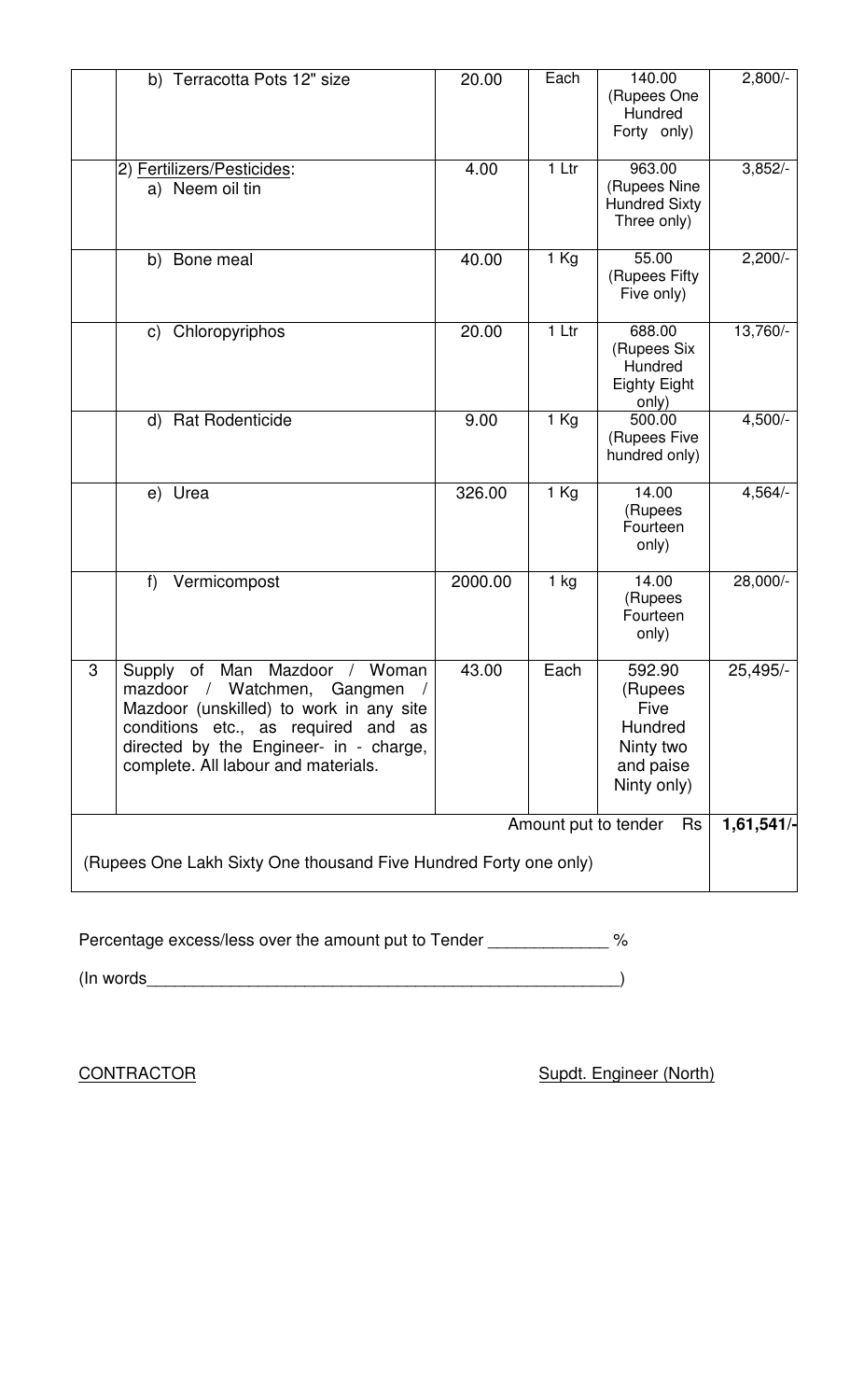NAME OF WORK: Supply of Plants, Flower pots and Fertilizers for maintenance of plants at Bungalow No.8 in Harbour Park.

### SPECIAL CONDITIONS

- 1. All materials and workmanship shall conform to the appropriate Indian Standard Specifications, published by the Bureau of Indian Standards (BIS) latest versions as applicable, specifications given in the Schedule "B" (schedule of quantities and rates) of the contract and special conditions. Standards issued elsewhere may be used if approved by the Engineer-in-charge for those items of work only for which appropriate Indian Standards do not exist. Necessary testing charges, if any, shall be borne by the contractor.
- 2. The Contractor is responsible for taking precautionary measures for the safety of the lives of the mazdoors working under him and the responsibility arising due to any mishap during the execution of work, the payment of any compensation etc. lies entirely on the part of the Contractor.
- 3. The notice inviting Tenders and General Conditions etc., shall form part of contract.
- 4. All the rules and regulations governing the Visakhapatnam Port Trust shall be applicable.
- 5. Any damages caused to Port property either directly or indirectly shall be made good by the Contractor at his own cost.
- 6. The decision of Engineer-in-charge is final in case of any technical clarification.
- 7. All defective works pointed out by the Engineer-in-charge shall be rectified by the contractor at his cost.
- 8. The percentage excess / less over total schedule amount shall be required to be typed at the end of the schedule- 'B' by the contractor.
- 9. No sales tax will be paid on account of the work.
- 10. It is the responsibility of the Contractor to see that the job entrusted is done expeditiously with safety and in time. Time is the essence of the contract.
- 11. The VPT reserves the right to withdraw any item of Tender or to cancel the subject Tender without assigning any reason.
- 12. Statutory deductions will be made from the bills.
- 13. Payment will be made according to the actual quantities of work ordered and carried out as measured by the Engineer-in-Charge. The rate entered in the contract shall be valid for any extent of variation of quantity of each individual item subject to total contract value does not get altered by more than 25%.
- 14. Any additional work required, should be carried out with the prior approval of CE / VPT or his authorized representative and will be paid extra as per mutually agreed up on.
- 15. The Standard VPT conditions, which are not mentioned, are also applicable to this work.

### **CONTRACTOR**

.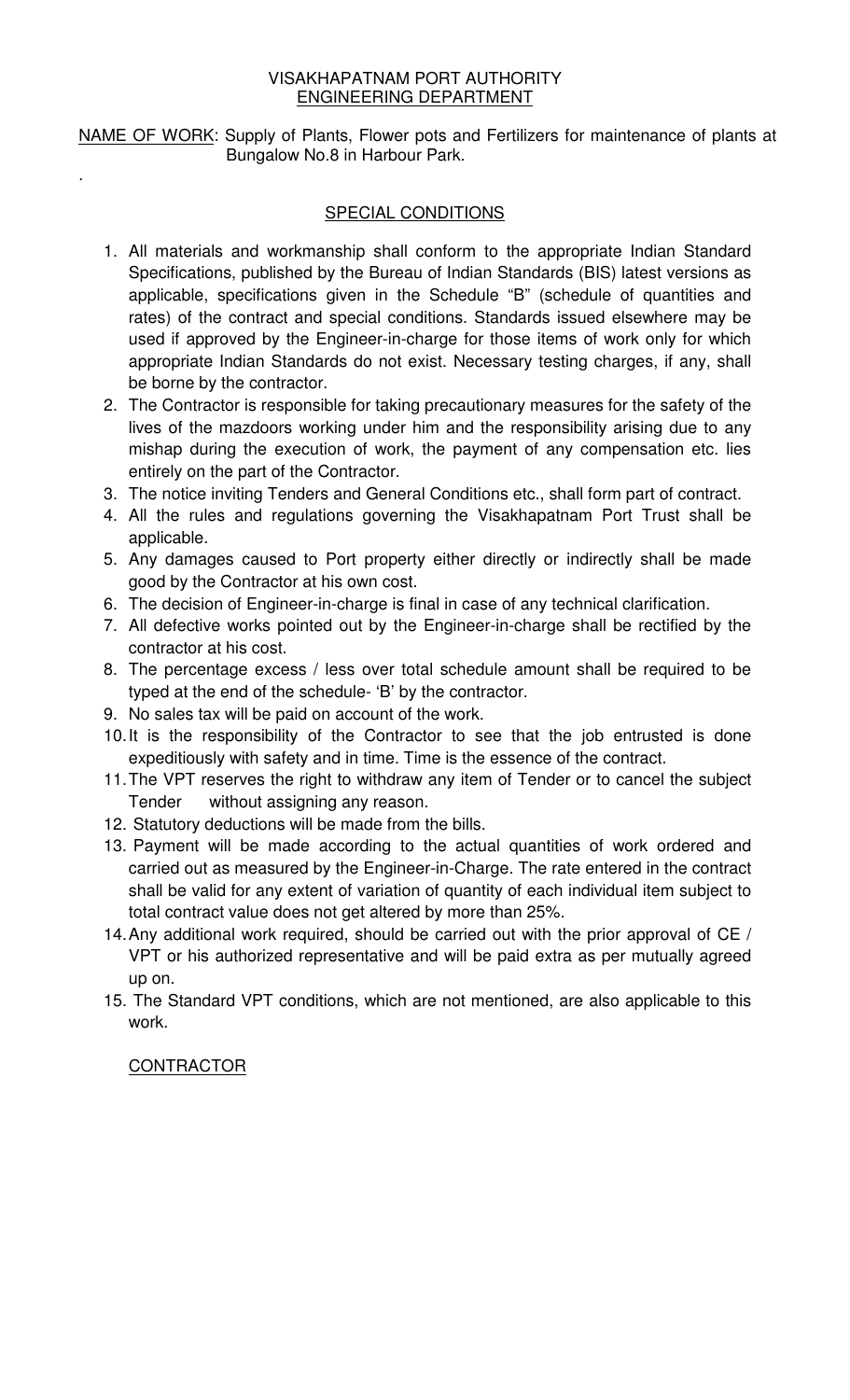- 16. The Contractor has to follow the norms of IMS as the VPT is adhering to Quality management system (ISO 9001-2015), Environmental management system (ISO 14001-2015) and Occupational health & safety assessment series (OHSAS 18001- 2007) for their activities.
- 17. The contractor / Firms while quoting Tender shall note that, no post Tender negotiation will be held with the L-1 Tenderers, except in exceptional cases, whenever it is found necessary.
- 18. If any forged / fake documents are submitted by the Tenderers, the management reserves the right to forfeit the EMD/SD besides their business dealings with VPT will be banned.
- 19. No claim will be entertained for fluctuation in market rate of any labour, materials on transportation etc., during the period of contract.
- 20. No escalation clause will be entertained at any stage of the contract.
- 21. METHOD OF MEASUREMENT:
	- Standard Method: Unless stated or billed otherwise, quantities shall be measured in accordance with the Indian Standard code of practice for Measurement of Civil Engineering works I.S. 1200. The rates entered in the contract shall include whatever allowance is considered by the contractor to be necessary for waste, working area, construction slopes, batters etc.
- 22. The Tenderers are expected to carefully inspect the site of work and study the site conditions before Tendering for this work and no claim whatsoever will be entertained at a future date arising out of local working conditions and clarifications given by the department.
- 23. The Contractor shall abide by all statutory regulations, labour rules, insurance, safety codes, P.F. contribution, Minimum wages act in force and as applicable during execution of the contract and obtaining clearance from Visakhapatnam Port Trust and relevant authorities as and when required.
- 24. The Contractor should observe the prohibitory rules and regulations in force at the time of work and as revised from time to time and cause no obstructions or hindrance to the department work.
- 25. The 2% value of the Tender amount should be paid towards EMD along with submission of Tender. The EMD of 2% will form part of the total security deposit of 10% and only the balance of 8% will be recovered from the running on account bills at the rate of 10% until the balance of 8% is recovered. The Security deposit will be refunded only after satisfactory completion of the work.
- 26. The contractor shall employ a supervisor as necessary in execution of works as per requirement and as per instructions of Engineer-in-charge.
- 27. The Port working hours are from 08.30 AM to 1.00PM and from 02.00 PM to 5.30PM. Any work requiring supervision carried out by the contractor beyond working hours and holidays, the contractor shall apply in writing in advance of such work to arrange supervision.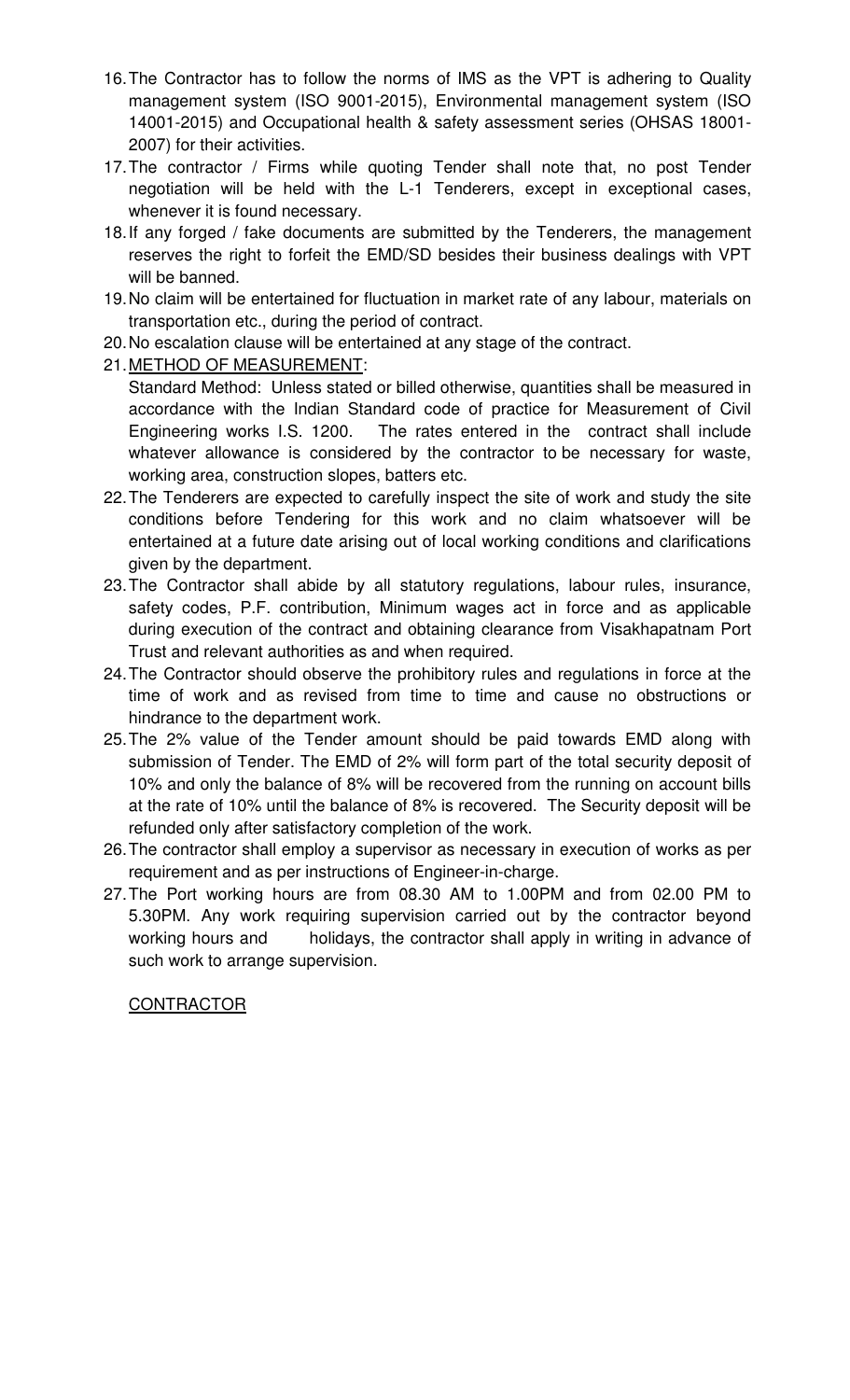- 28. All the eligible bidders, who are registered with NSIC/ Ministry of MSME are exempted from payment of EMD amount and Tender Document Cost subject to fulfilling of following conditions.
	- i) The Bidder should invariably submit a request letter claiming "EMD and Tender Document Cost exemption".
	- ii) The Bidder has to submit the self-certified copy of the Registration Certificate issued by NSIC/Ministry of MSME for the works/ services relevant to the "Subject Tender as per Pre-qualification criteria".
	- iii.) The above Registration Certificate should be valid on the date of opening of the technical bid.
	- iv) The Monitory limit of the Registration certificate shall be more than the "Amount put to Tender". In case the monitory limit of the above Registration Certificate is less than the estimated cost (put to tender), then the above certificate will be treated as invalid for the subject Tender Value.
	- v) In case the Registration Certificate issued by NSIC/ Ministry of MSME is found to be invalid (date expired) or insufficient monitory limit or irrelevant works or services ie., other than the tendered works/ services, then the above Registration certificate cannot be considered for exemption of EMD & Tender Document cost and the Bid received with treated as "Bid submitted without EMD and Tender Document Cost", which would attract disqualification under EMD & Tender Document Cost of Tender conditions as mentioned above.
	- vi) In case the bid is submitted as an Indian arm of a Foreign Bidder and the eligibility criteria conditions were met thru foreign company, then the "EMD Exemption & Tender Document Cost cannot be claimed under the MSME status of Indian arm/ Subsidiary.
	- vii) Copy of "Application for obtaining NSIC/MSME Registration" of pending renewal of NISC will not be entertained. Such offers will be treated as Offers received without EMD and Tender Document Cost.
- 29. The bidder will have to give a certificate that their firm or company is not having any relationship (direct / indirect) either personal or commercial with any of existing trustees of VPT.
- 30. Regular inspection of the site by the contractor / technical engineer / supervisor is required so as to plan execution of the work. Accordingly the contractor has to quote the percentage excess / less over the amount put tender.
- 31. If required, the construction agencies / Firms would provide Crèche at their camp offices / Labour work sites.
- 32. GST in respect supply of goods & services or on works contract as applicable in respect of this contract should be payable by the supplier / service provider / Contractor and port trust will not entertain any claims with effect from 01.07.2017.
- 33. According to GST Act every dealer is liable to be registered whose aggregate turn over exceeds Rs.20 lakhs for supply of goods / services / executing any works contract. Accordingly GSTIN is to be provided for participation in tender and to award the contract.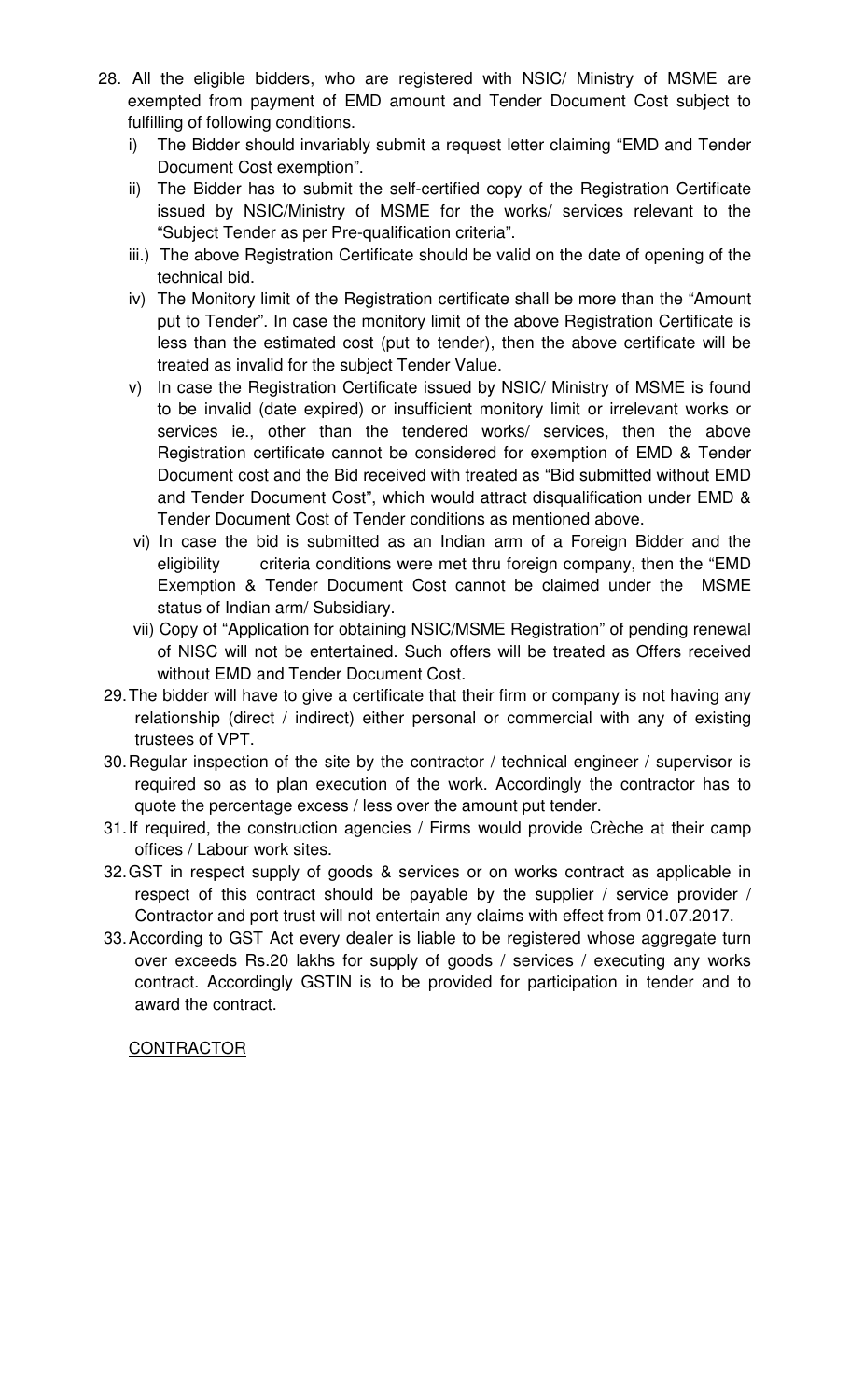- 34. The applicable TDS as per the Central GST (CGST) Act. Will be deducted as and when notified by the Government.
- 35. The rate to be quoted should be exclusive of GST component and payment will be made against "Tax Invoice" as prescribed under the GST Act / Rules.
- 36. The supplier / contractor is required to remit GST as per the "Tax Invoice" and file the details in GSTR1 on or before  $10<sup>th</sup>$  of the subsequent month to enable VPT to claim input tax credit otherwise the said tax invoice will be kept pending for payment.
- 37. The percentage tender bearing any inscription either to increase or decrease the percentage quoted shall not be considered and such tender will be rejected summarily.
- 38. The rate quoted shall be exclusive of GST and GST as applicable shall be extra.
- 39. The supplier / contractor shall have to provide HSN code / SAC code and the responsibility of applying the correct rate of Tax in GST regime shall be on the supplier / contractor. The supplier / contractors is not entitled for any other taxes / cesses which are subsumed in GST except for applicable GST mentioned in the Tax Invoice.
- 40. The Central excise duty, VAT and TDS on works contracts, Service tax, Octroi, Entry tax etc. which are subsumed in GST are no more applicable in the present GST.
- 41. Supplier / Contractor is to submit Tax Invoice (for taxable supplies) as per the governing provisions of GST law and all the particulars which are mandatorily required to be mentioned in Tax invoice etc. shall have to be necessarily mentioned in such Tax Invoice. The amount of GST claimed in the Tax Invoice shall be final and any future claim by the supplier / contractor shall not be entertained by VPT under any circumstances.
- 42. In case of further change in the tax structure till the date of completion of work or in case any error is noticed in the calculation of amount payable / recoverable the same shall be paid by VPT or else recovered from the bills or security deposits or any other amounts payable to the supplier / contractor.
- 43. In case the value charged / tax charged in the tax invoice is found to be less than the taxable value or tax payable in respect of such supply, the same shall not be entertained by VPT unless the supplier / contractor who has supplied such goods or services or both, shall issue to the VPT a debit note / supplementary invoice containing such particulars as may be prescribed.
- 44. The supplier of goods / services / composite supplies / works contractor has to mandatorily remit the GST collected from VPT to the Government. In case of any non-payment of GST by such supplier of goods / services / composite supplies / works contractor which has the adverse effect on the input tax credit availed by VPT if any, such amount together with interest shall be recovered from the bills / tax invoices / any other amounts payable to the supplier / contractor.
- 45. VPT is liable to deduct TDS if applicable as per the provisions of Section 51 of CGST Act from the date notified by VPT at the applicable rates.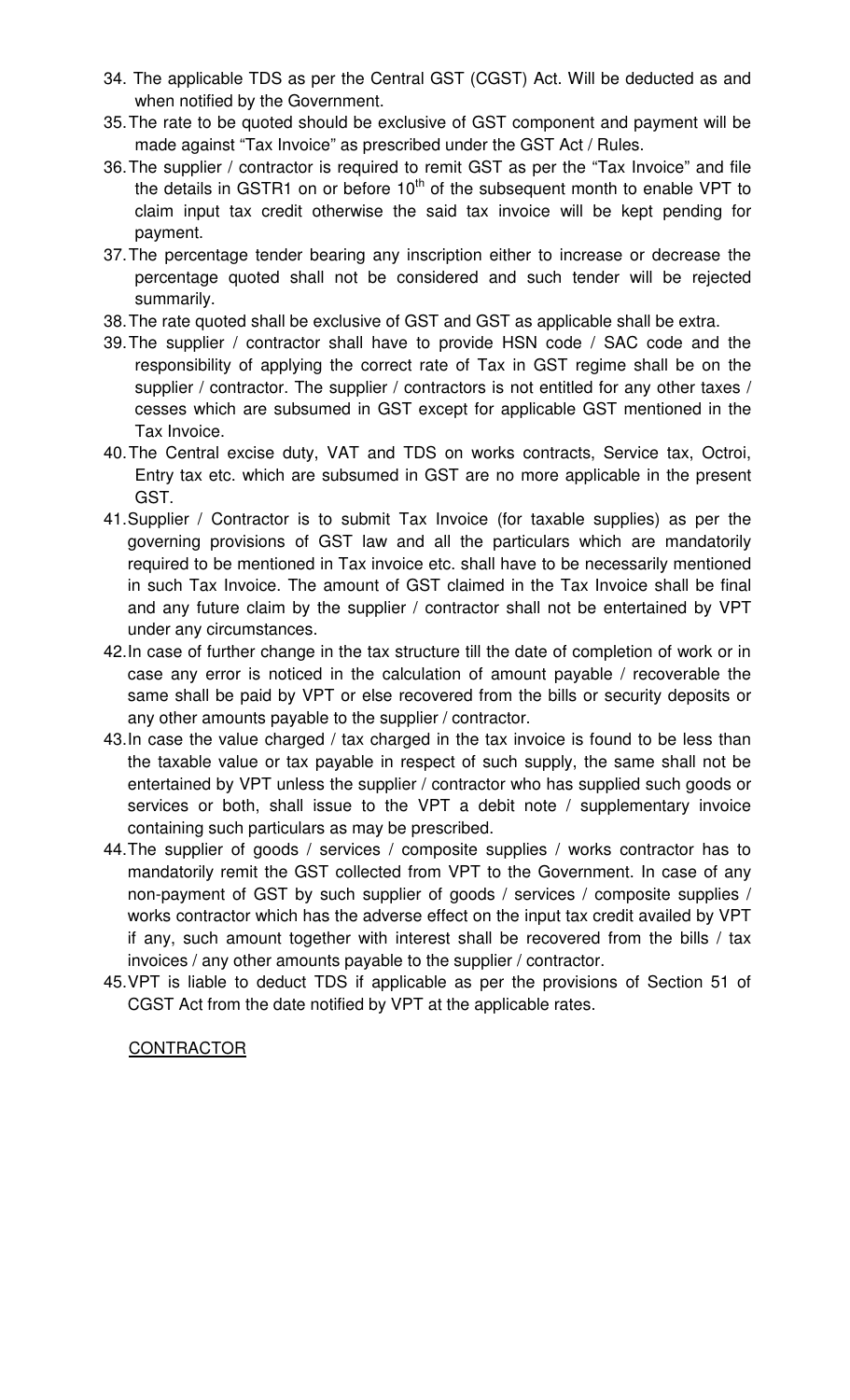- 46. The components viz. Labour cess, TDS as per Income tax Act 2017, Seignorage fee etc. viz. taxes / cesses which are not subsumed in GST shall be applicable as it is and there is no change in such recovery procedure and the same has to be continued.
- 47. In terms of clear provisions under Section 171 (1) of CGST Act, the supplier / contractor shall have to pass on the benefit in the form of reduction in prices in case there is any reduction in rate of tax on any supply of goods or services or the benefit of input tax credit. Accordingly, the contractor has to submit a Declaration (Declaration No.2) attached herewith.
- 48. The contractor shall be liable for authenticate verification of work men engaged in the work including obtaining proof of Aadhar Cards etc.,
- 49. The contractor shall engage experienced/ skilled workmen at the site. The contractor shall fulfill all the legal requirements regarding insurance, PF, ESI etc., to the workmen engaged in the work and shall comply all the QMS/ EMS/OHSAS existing norms of the organization.
- 50. The contractor shall be liable for any theft / damages occurred to the Port property due to his workmen mismanagement / carelessness / un-lawful activities etc., at site, the necessary recovery will be affected based on the actual assessment what so ever from running account bills. The Engineer-in-charge discretions the final in this regard.
- 51. If required, the construction agencies / Firms would provide Crèche at their camp offices / Labour work sites.
- 52. The contractor shall submit the proof of actual payment done (e-payment) to the workmen engaged particulars to the Engineer-in-charge for processing running account bills (payment will be made only for prescribed persons in the work).
- 53. The cost of Tender papers, EMD etc., shall be remitted/ transferred through RTGS/NEFT/Bank transfer etc., only to the Bank A/c No.30387186900, State Bank of India, Port branch, Visakhapatnam-530035, IFSC Code: SBIN0001740.
	- a) The bidders shall enclose/upload the copy of the transaction details with the details of UTR number along with tender for having remitted the tender cost & EMD failing which the tender shall be summarily rejected.
	- b) VPT shall not be liable/ responsible for any connectivity/ internet problem either with user side/ NIC/Bank, Bidders may get it verify from Bank that the requisite money has been received by VPT for the NIT in which they are participating.

CONTRACTOR Supdt. Engineer (North)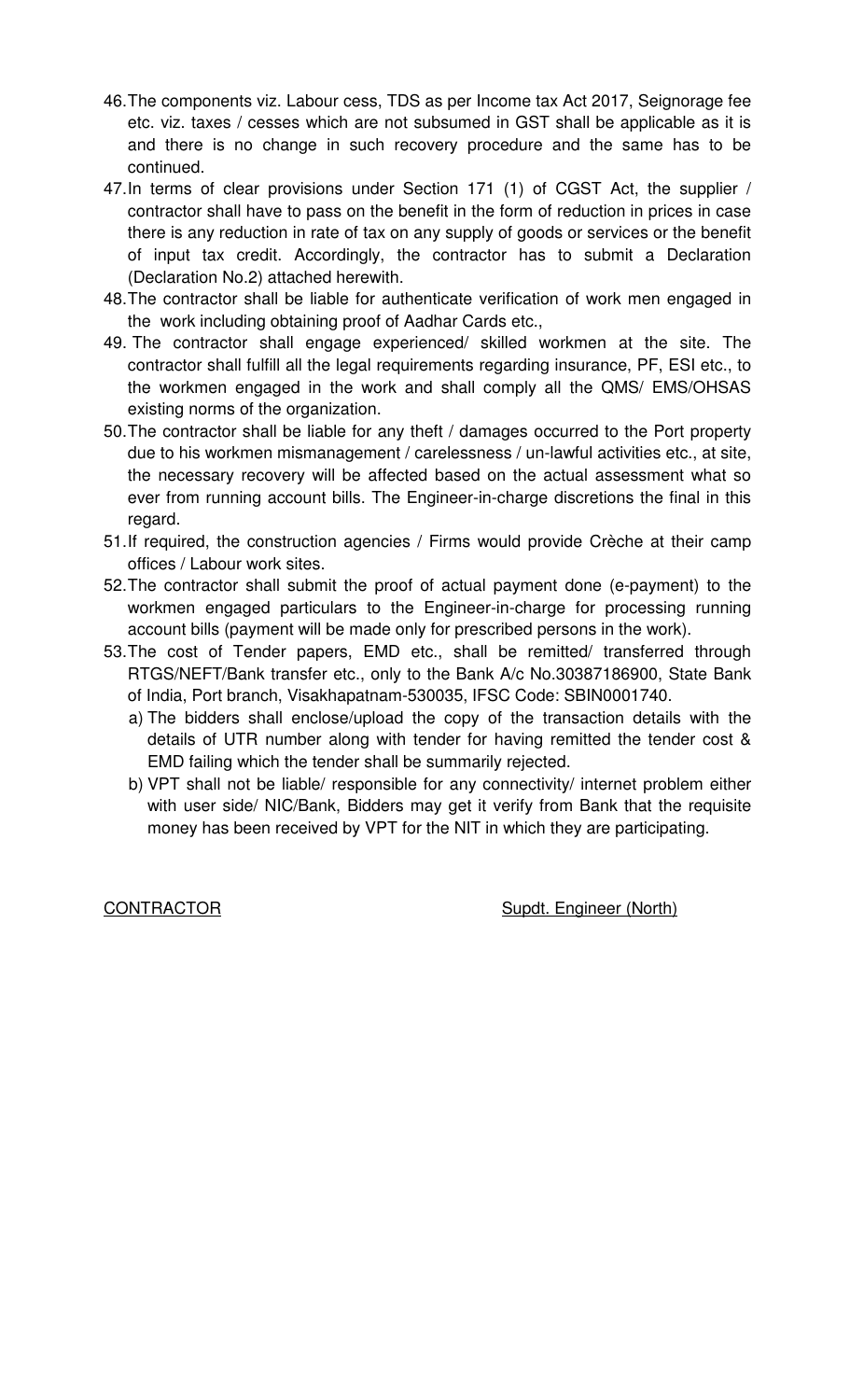#### **D E C L A R A T I O N**

 The conditions contained in the NIT were perused and it was understood that is the condition relating to GST is concerned it was mentioned as follows:

 "According to GST ACT every dealer is liable to be registered whose aggregate turn over exceeds Rs 20 lakhs for supply of goods / services / executing any work contract accordingly GSTIN is to be provided for participation in tender and to award the contract".

 I the authorised signatory of the bidder do hereby declare and confirm that I have read and understood the NIT conditions as such I am conscious about the consequences and implications of GST on the subject work. I further declare that I am well aware of the guidelines being issued by the Govt. of India regarding GST from time to time and also the applicability of the rates and the likely variation of the same in future either upwards or downwards under the GST regime in respect of the works in VPT. I am also aware that I am bound by the policy of the Govt in this regard.

 I therefore hereby undertake and declare that I shall be liable to pay any amounts payable towards GST unconditionally without any demur and in this regard I hereby authorize VPT to recover or deduct such sum of GST from the amounts as per rules payable to Me / Our firm. I declare that the authorization hereby given is irrevocable and shall be binding on me as well as my successors, agents or person claiming any amount on my behalf.

## SIGNATURE OF THE CONTRACTOR / FIRMS NAME ADDRESS

Visakhapatnam Date.